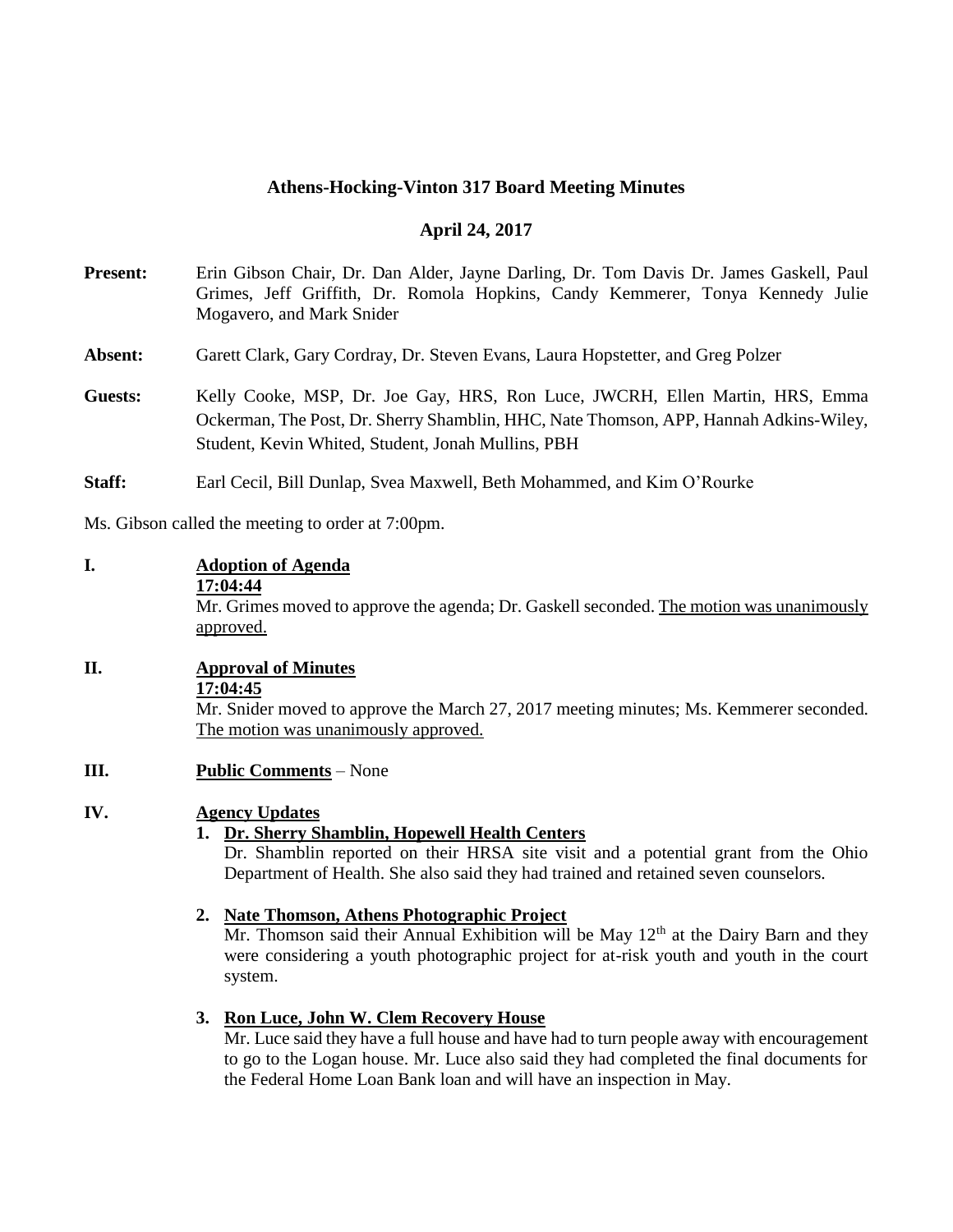#### **4. Dr. Joe Gay, Health Recovery Services**

Dr. Gay gave a presentation entitled "What Does the Opioid Epidemic Look Like Locally"

# **V. Staff Updates**

# **1. Earl Cecil, Executive Director**

 $\overline{Mr}$ . Cecil discussed a needs assessment meeting held on April  $4<sup>th</sup>$  which included the Ohio Heritage Foundation. He discussed how to use the second investment opportunity.

#### **2. Bill Dunlap, Deputy Director**

Mr. Dunlap presented Emma Ockerman, Editor-in-Chief of The Post with a graduation gift and complimented her on the coverage of the opiate epidemic in The Post.

# **VI. Committee Report**

## **1. Financial Reports**

## **17:04:46**

 Ms. Gibson said the committee reviewed and recommends board approval of the financial reports as submitted for SFY 2017. Dr. Hopkins moved that the January, February, and March SFY 2017 Financial Reports for the General Fund, SAMI Rental Fund, Hocking Rental Fund, Vinton Rental Fund, Construction Fund, CATIE Fund, and OHF Integration Project Fund be accepted and filed for audit as submitted; Mr. Grimes seconded. Motion was unanimously approved.

#### **2. Respite Building/Adam & Amanda House 17:04:47**

Mr. Cecil reviewed proposed repairs and renovations that are needed at the respite building which was built in 1994. He said the repairs and renovations would have to be done regardless of the new construction and recommended completing the repairs and renovations at the same time as the new construction at a cost of \$100,000 funded from the current balance in the construction fund. The executive committee concurred with the recommendation. Dr. Gaskell moved to approve using \$100,000 from the construction fund to make repairs and renovations at the Respite building; Dr. Alder seconded. The motion was unanimously approved.

## **3. Bid Authorization**

## **17:04:48**

 Mr. Cecil requested authority to solicit bids for the construction of the mental health rehabilitation center and repairs and renovations to the current respite building. Mr. Snider moved to approve the request; Dr. Davis seconded. The motion was unanimously approved.

## **VII. Old Business**

## **1. Levy Resolution #2**

# **17:04:49**

## **Resolution 17-04-08**

Mr. Cecil briefly explained the necessity for the second Levy resolution. Ms. Mogavero moved to approve Resolution 17-04-08 Determining to Proceed to Levy a Renewal Tax in Excess of the Ten-Mill Limitation; Ms. Kemmerer seconded. A roll call vote was taken as following: